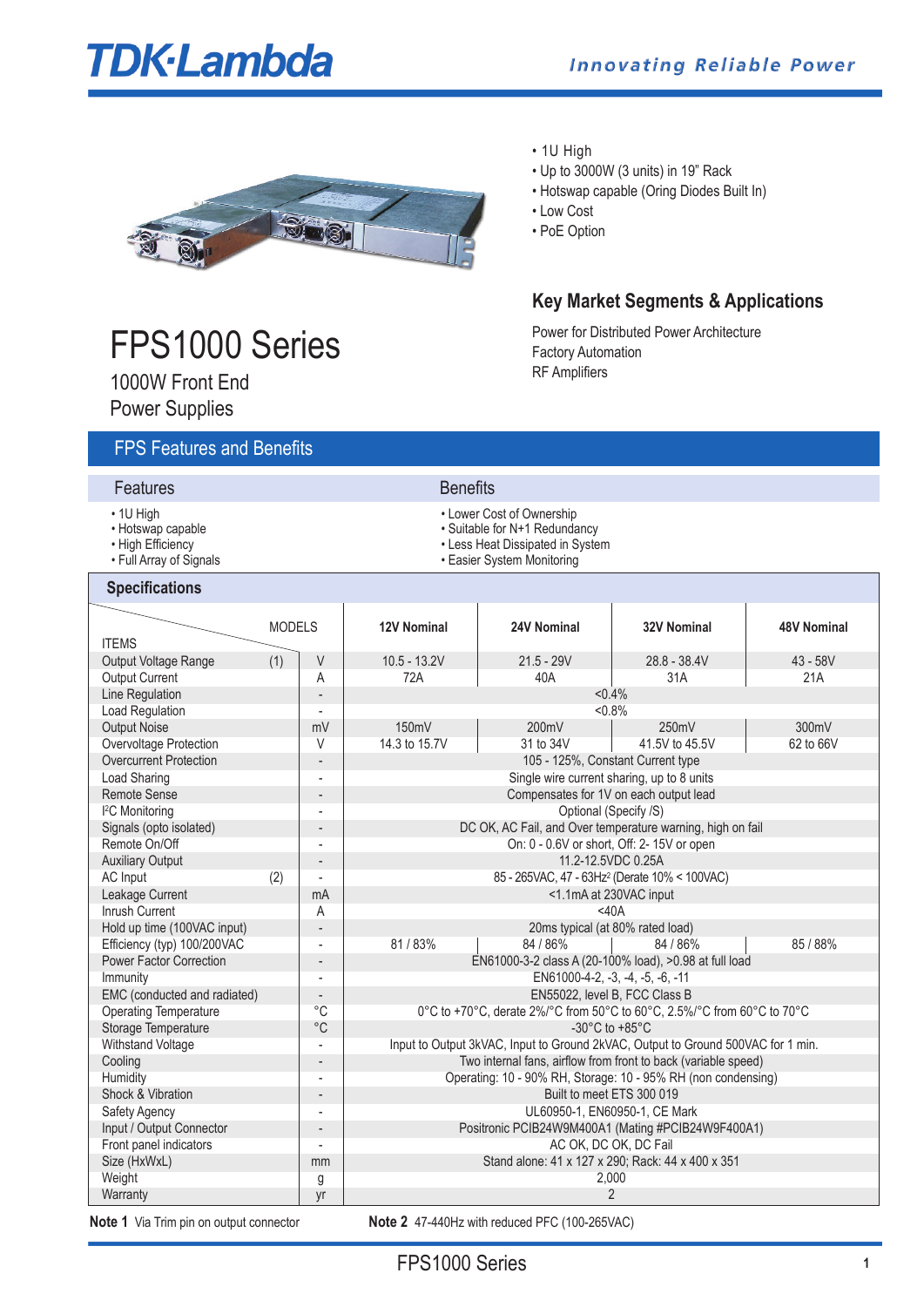# **TDK-Lambda**

## **Model Selector**

| <b>Front AC Input Panel</b><br><b>Configuration</b> | <b>Output</b><br><b>Voltage</b> | <b>Output</b><br><b>Current</b>             | <b>Max</b><br><b>Power</b> | $I^2C$<br>Interface        |  |
|-----------------------------------------------------|---------------------------------|---------------------------------------------|----------------------------|----------------------------|--|
| FPS100012/P                                         | <b>12V</b>                      | 72A                                         | 864W                       | No                         |  |
| FPS100012/PS                                        | 12V                             | 72A                                         | 864W                       | Yes                        |  |
| FPS100024/P                                         | <b>24V</b>                      | 40A                                         | 960W                       | <b>No</b>                  |  |
| FPS100024/PS                                        | <b>24V</b>                      | 40A                                         | 960W                       | <b>Yes</b>                 |  |
| FPS100032/P                                         | 32V                             | 31A                                         | 992W                       | No                         |  |
| FPS100032/PS                                        | 32V                             | 31A                                         | 992W                       | Yes                        |  |
| FPS100048/P                                         | 48V                             | 21A                                         | 1008W                      | No                         |  |
| FPS100048/PS                                        | 48V                             | 21A                                         | 1008W                      | Yes                        |  |
| FPSS1U/P                                            |                                 | Rack (3 slot), contains two blanking panels |                            |                            |  |
| FPST1U/P                                            |                                 | Rack with 3 individual outputs (floating)   |                            |                            |  |
| <b>Rear AC Input Panel</b><br>Configuration         | <b>Output</b><br><b>Voltage</b> | <b>Output</b><br><b>Current</b>             | <b>Max</b><br><b>Power</b> | $I^2C$<br><b>Interface</b> |  |
| FPS100012                                           | 12V                             | 72A                                         | 864W                       | No                         |  |
| FPS100012/S                                         | 12V                             | 72A                                         | 864W                       | Yes                        |  |
| FPS100024                                           | <b>24V</b>                      | 40A                                         | 960W                       | No                         |  |
| FPS100024/S                                         | <b>24V</b>                      | 40A                                         | 960W                       | <b>Yes</b>                 |  |
| FPS100032                                           | 32V                             | 31A                                         | 992W                       | No                         |  |
| FPS100032/S                                         | 32V                             | 31A                                         | 992W                       | <b>Yes</b>                 |  |
| FPS100048                                           | 48V                             | 21A                                         | 1008W                      | No                         |  |
| FPS100048/S                                         | 48V                             | 21A                                         | 1008W                      | Yes                        |  |
| FPSS <sub>1U</sub>                                  |                                 | Rack (3 slot), contains two blanking panels |                            |                            |  |
| FPST1U                                              |                                 |                                             |                            |                            |  |

 $\overline{1}$ 

| <b>Options</b>  |                                                            |
|-----------------|------------------------------------------------------------|
| <b>Suffix</b>   | <b>Description</b>                                         |
| /POE*           | 1500VAC Output to Ground Isolation<br>(output noise 400mV) |
| *FPS100048 only |                                                            |

| Full System (3 Modules & FPS s1U rack) |                             |          |                                                      |  |
|----------------------------------------|-----------------------------|----------|------------------------------------------------------|--|
| FPS3000 -                              | XX.<br>12<br>24<br>32<br>48 | 1 X<br>S | BLANK = Standard<br>$=$ $I^2C$<br>$=$ FRONT AC INPUT |  |

# Outline Drawing FPS1000 Series

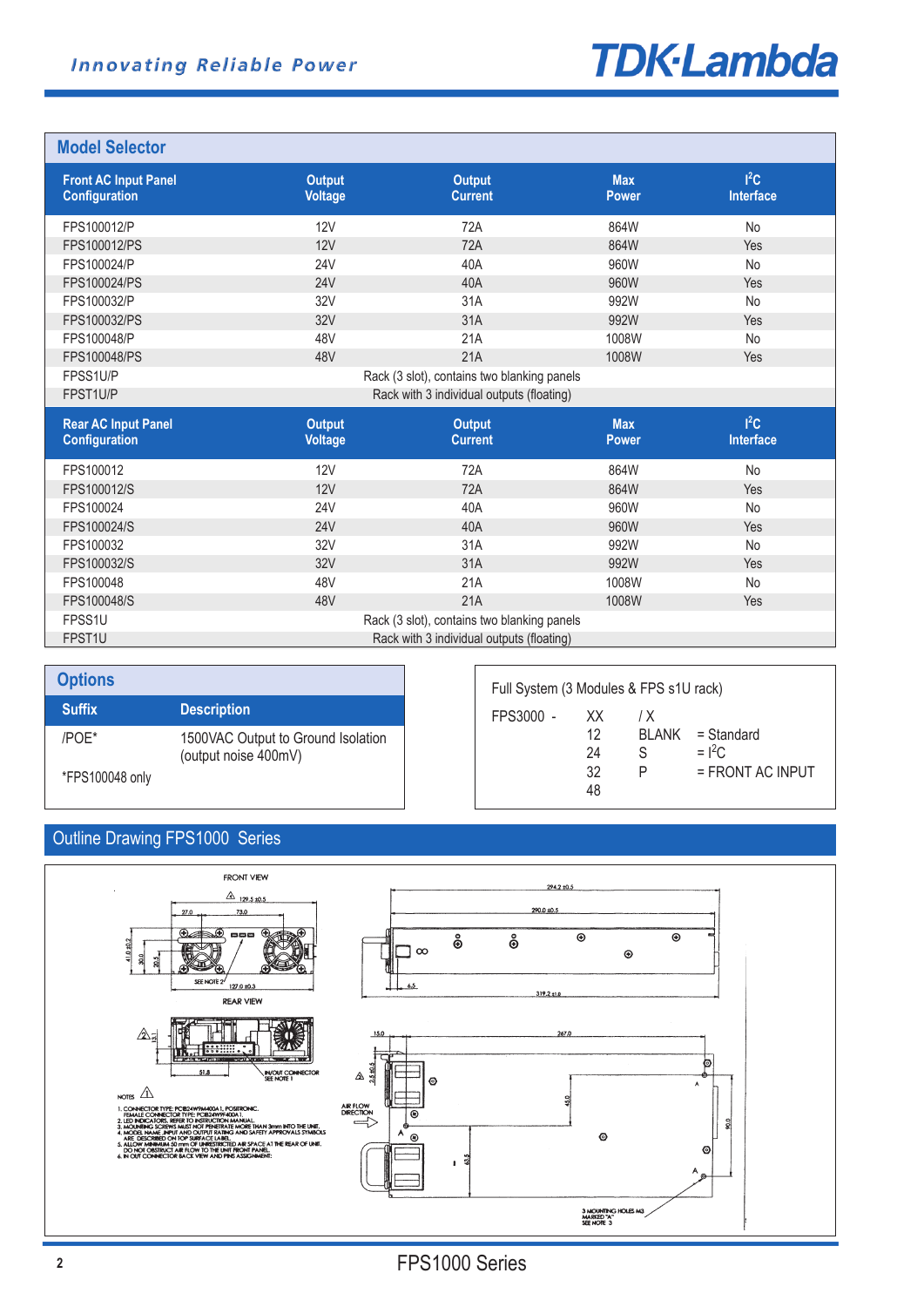# **TDK-Lambda**

# Outline Drawing FPS1000/P Series



# Outline Drawing FPS Racks